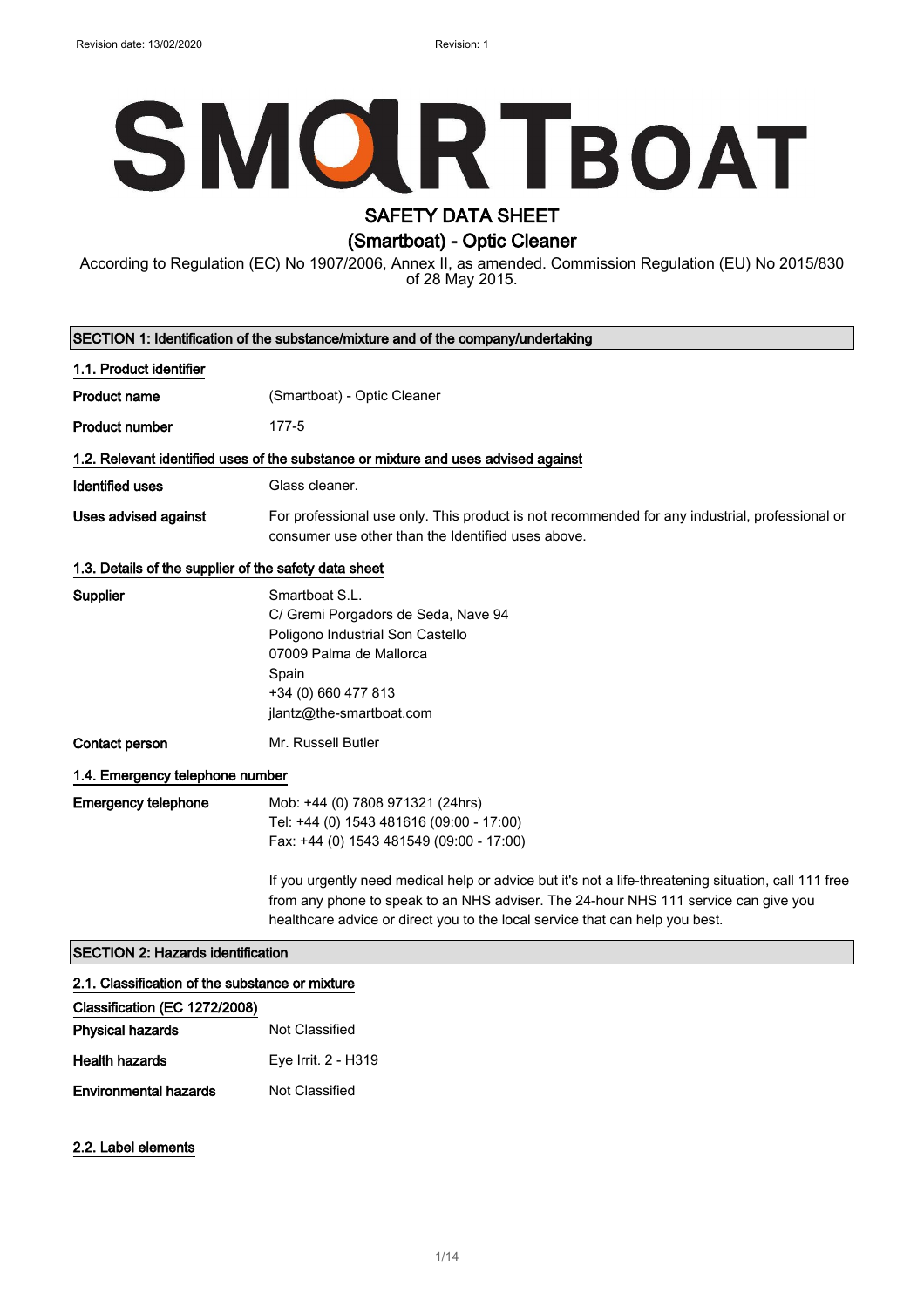#### Hazard pictograms



| Signal word                     | Warning                                                                                                                                                                                                                                                                                                              |
|---------------------------------|----------------------------------------------------------------------------------------------------------------------------------------------------------------------------------------------------------------------------------------------------------------------------------------------------------------------|
| <b>Hazard statements</b>        | H319 Causes serious eve irritation.                                                                                                                                                                                                                                                                                  |
| <b>Precautionary statements</b> | P264 Wash contaminated skin thoroughly after handling.<br>P280 Wear protective gloves.<br>P305+P351+P338 IF IN EYES: Rinse cautiously with water for several minutes. Remove<br>contact lenses, if present and easy to do. Continue rinsing.<br>P337+P313 If eye irritation persists: Get medical advice/ attention. |
| Detergent labelling             | < 5% perfumes                                                                                                                                                                                                                                                                                                        |

#### 2.3. Other hazards

Poses little or no immediate hazard.

#### SECTION 3: Composition/information on ingredients

#### 3.2. Mixtures

| propan-2-ol                                                                                                                        |                      | 10<15%                                               |
|------------------------------------------------------------------------------------------------------------------------------------|----------------------|------------------------------------------------------|
| CAS number: 67-63-0                                                                                                                | EC number: 200-661-7 | REACH registration number: 01-<br>2119457558-25-xxxx |
| Substance with a Community workplace exposure limit.                                                                               |                      |                                                      |
| Classification<br>Flam. Liq. 2 - H225<br>Eye Irrit. 2 - H319<br>STOT SE 3 - H336                                                   |                      |                                                      |
| 2-butoxyethanol                                                                                                                    |                      | 5 < 10%                                              |
| CAS number: 111-76-2                                                                                                               | EC number: 203-905-0 | REACH registration number: 01-<br>2119475108-36-xxxx |
| Substance with a Community workplace exposure limit.                                                                               |                      |                                                      |
| Classification<br>Acute Tox. 4 - H302<br>Acute Tox. 4 - H312<br>Acute Tox. 4 - H332<br>Skin Irrit. 2 - H315<br>Eye Irrit. 2 - H319 |                      |                                                      |
| The full text for all hazard statements is displayed in Section 16.                                                                |                      |                                                      |

SECTION 4: First aid measures

## 4.1. Description of first aid measures

Inhalation Get medical attention if any discomfort continues.

Ingestion Rinse mouth thoroughly with water. Give plenty of water to drink. Get medical attention if any discomfort continues.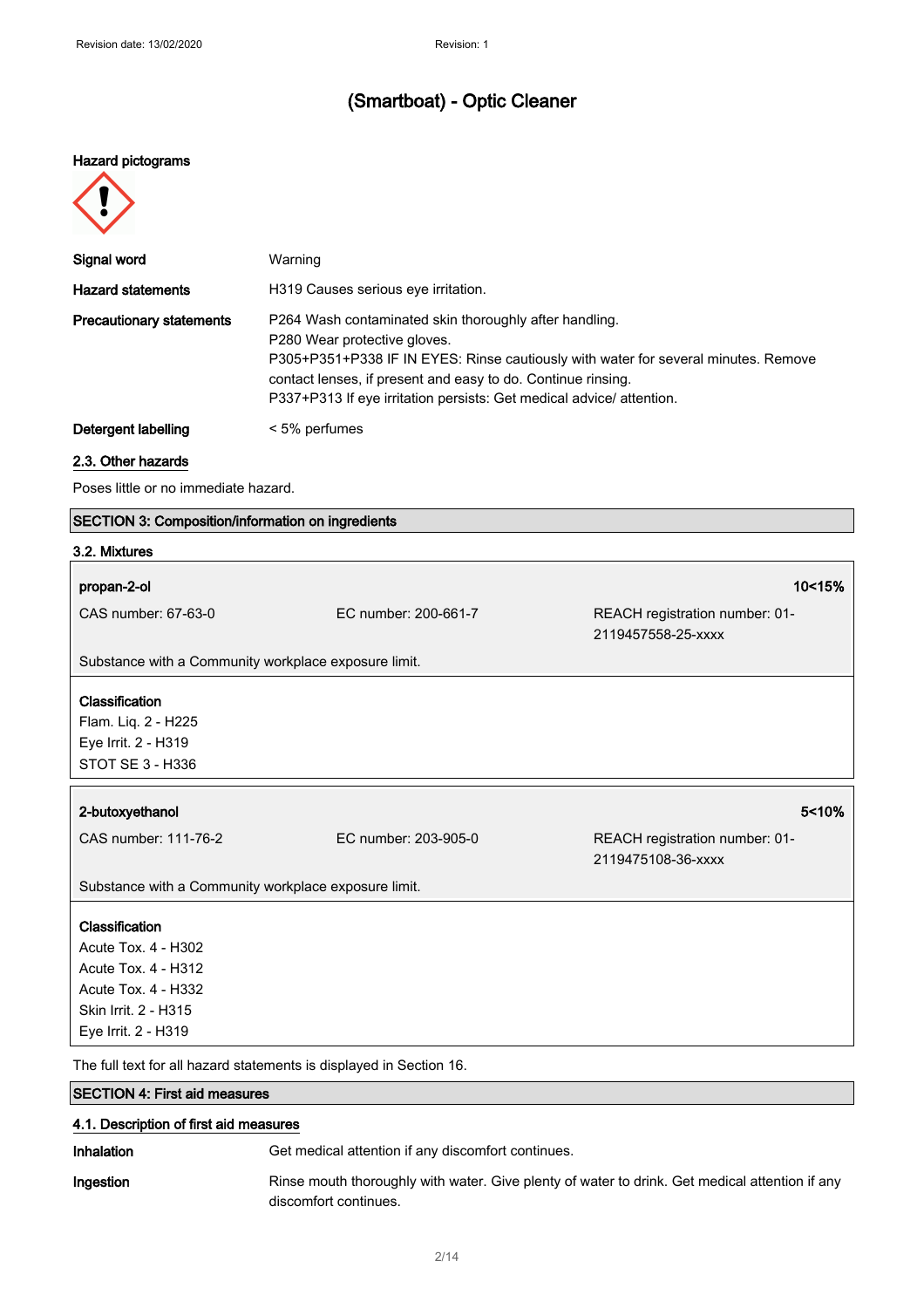| <b>Skin contact</b>                                        | Remove contaminated clothing. Rinse with water. Use suitable lotion to moisturise skin. Get<br>medical attention if any discomfort continues.                                                                                                                                                                                                                           |
|------------------------------------------------------------|-------------------------------------------------------------------------------------------------------------------------------------------------------------------------------------------------------------------------------------------------------------------------------------------------------------------------------------------------------------------------|
| Eye contact                                                | Remove any contact lenses and open eyelids wide apart. Continue to rinse for at least 15<br>minutes. Continue to rinse for at least 15 minutes. Get medical attention if any discomfort<br>continues.                                                                                                                                                                   |
|                                                            | 4.2. Most important symptoms and effects, both acute and delayed                                                                                                                                                                                                                                                                                                        |
| <b>General information</b>                                 | The severity of the symptoms described will vary dependent on the concentration and the<br>length of exposure.                                                                                                                                                                                                                                                          |
| Inhalation                                                 | No specific symptoms known.                                                                                                                                                                                                                                                                                                                                             |
| Ingestion                                                  | May cause discomfort if swallowed.                                                                                                                                                                                                                                                                                                                                      |
| Skin contact                                               | Prolonged skin contact may cause redness and irritation.                                                                                                                                                                                                                                                                                                                |
| Eye contact                                                | Prolonged contact may cause redness and/or tearing.                                                                                                                                                                                                                                                                                                                     |
|                                                            | 4.3. Indication of any immediate medical attention and special treatment needed                                                                                                                                                                                                                                                                                         |
| Notes for the doctor                                       | No specific recommendations. If in doubt, get medical attention promptly.                                                                                                                                                                                                                                                                                               |
| <b>SECTION 5: Firefighting measures</b>                    |                                                                                                                                                                                                                                                                                                                                                                         |
| 5.1. Extinguishing media                                   |                                                                                                                                                                                                                                                                                                                                                                         |
| Suitable extinguishing media                               | The product is not flammable. Use fire-extinguishing media suitable for the surrounding fire.                                                                                                                                                                                                                                                                           |
| 5.2. Special hazards arising from the substance or mixture |                                                                                                                                                                                                                                                                                                                                                                         |
| Specific hazards                                           | Oxides of the following substances: Carbon. Nitrogen. No unusual fire or explosion hazards<br>noted.                                                                                                                                                                                                                                                                    |
| <b>Hazardous combustion</b><br>products                    | Oxides of carbon. Thermal decomposition or combustion may liberate carbon oxides and<br>other toxic gases or vapours.                                                                                                                                                                                                                                                   |
| 5.3. Advice for firefighters                               |                                                                                                                                                                                                                                                                                                                                                                         |
| Protective actions during<br>firefighting                  | No specific firefighting precautions known.                                                                                                                                                                                                                                                                                                                             |
| Special protective equipment<br>for firefighters           | Wear positive-pressure self-contained breathing apparatus (SCBA) and appropriate protective<br>clothing.                                                                                                                                                                                                                                                                |
| <b>SECTION 6: Accidental release measures</b>              |                                                                                                                                                                                                                                                                                                                                                                         |
|                                                            | 6.1. Personal precautions, protective equipment and emergency procedures                                                                                                                                                                                                                                                                                                |
| <b>Personal precautions</b>                                | For personal protection, see Section 8.                                                                                                                                                                                                                                                                                                                                 |
| 6.2. Environmental precautions                             |                                                                                                                                                                                                                                                                                                                                                                         |
| <b>Environmental precautions</b>                           | Do not discharge into drains or watercourses or onto the ground. To prevent release, place<br>container with damaged side up. Spillages or uncontrolled discharges into watercourses must<br>be reported immediately to the Environmental Agency or other appropriate regulatory body.<br>Contain spillage with sand, earth or other suitable non-combustible material. |
| 6.3 Methods and material for containment and cleaning up   |                                                                                                                                                                                                                                                                                                                                                                         |

#### 6.3. Methods and material for containment and cleaning up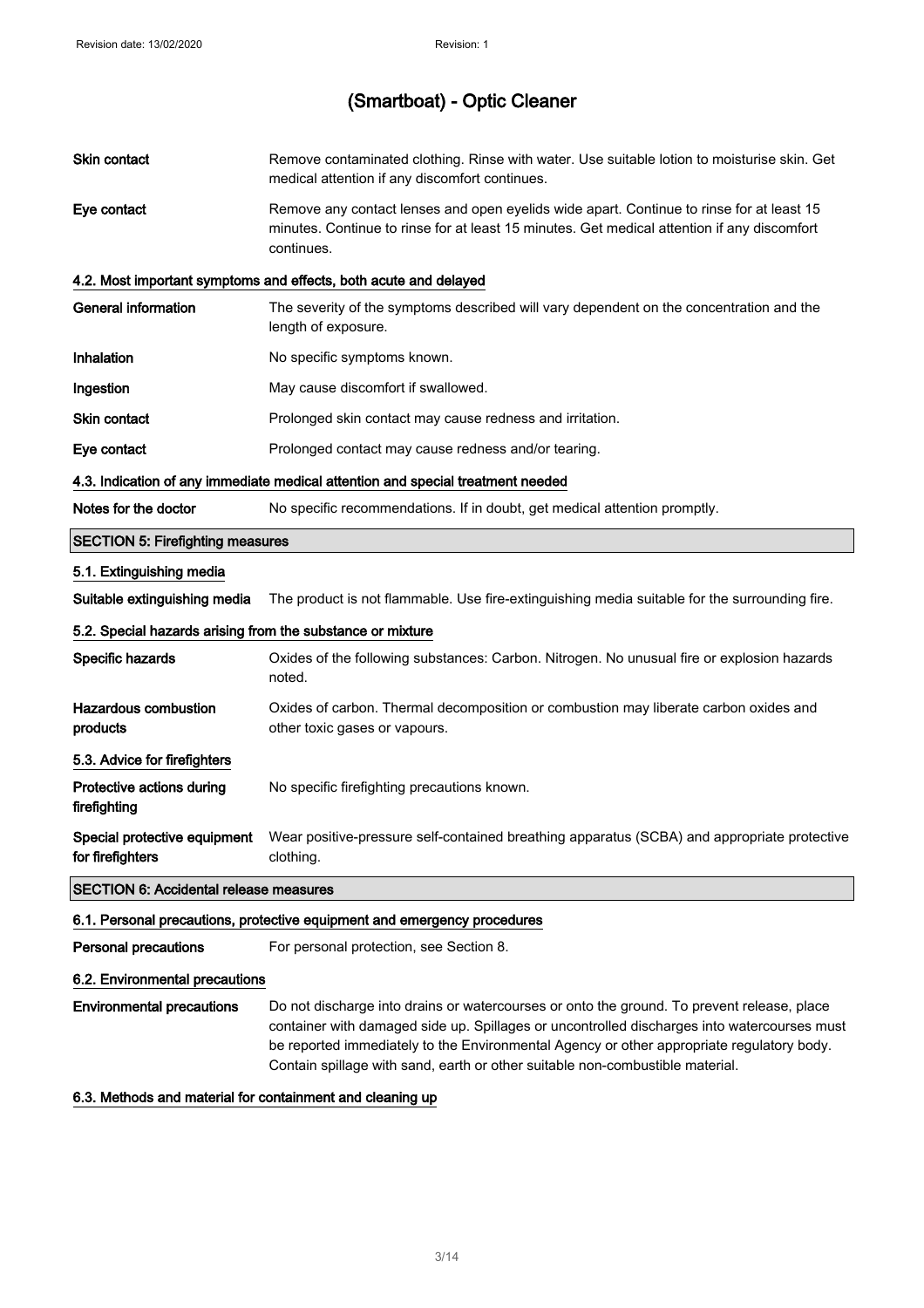| Methods for cleaning up                                           | Stop leak if possible without risk. Large Spillages: Absorb in vermiculite, dry sand or earth and<br>place into containers. Flush contaminated area with plenty of water. Take care as floors and<br>other surfaces may become slippery. Avoid the spillage or runoff entering drains, sewers or<br>watercourses. Flush away spillage with plenty of water. Wash thoroughly after dealing with a<br>spillage. Collect and place in suitable waste disposal containers and seal securely. Label the<br>containers containing waste and contaminated materials and remove from the area as soon<br>as possible. |  |
|-------------------------------------------------------------------|---------------------------------------------------------------------------------------------------------------------------------------------------------------------------------------------------------------------------------------------------------------------------------------------------------------------------------------------------------------------------------------------------------------------------------------------------------------------------------------------------------------------------------------------------------------------------------------------------------------|--|
| 6.4. Reference to other sections                                  |                                                                                                                                                                                                                                                                                                                                                                                                                                                                                                                                                                                                               |  |
| Reference to other sections                                       | For personal protection, see Section 8. For waste disposal, see Section 13.                                                                                                                                                                                                                                                                                                                                                                                                                                                                                                                                   |  |
| <b>SECTION 7: Handling and storage</b>                            |                                                                                                                                                                                                                                                                                                                                                                                                                                                                                                                                                                                                               |  |
| 7.1. Precautions for safe handling                                |                                                                                                                                                                                                                                                                                                                                                                                                                                                                                                                                                                                                               |  |
| Usage precautions                                                 | Read and follow manufacturer's recommendations. Avoid spilling. Avoid contact with skin and<br>eyes.                                                                                                                                                                                                                                                                                                                                                                                                                                                                                                          |  |
| 7.2. Conditions for safe storage, including any incompatibilities |                                                                                                                                                                                                                                                                                                                                                                                                                                                                                                                                                                                                               |  |
| <b>Storage precautions</b>                                        | Store in tightly-closed, original container in a dry, cool and well-ventilated place. Store in<br>closed original container at temperatures between 5°C and 30°C. Keep above the chemical's<br>freezing point to avoid rupturing the container.                                                                                                                                                                                                                                                                                                                                                               |  |
| Storage class                                                     | Chemical storage.                                                                                                                                                                                                                                                                                                                                                                                                                                                                                                                                                                                             |  |
| 7.3. Specific end use(s)                                          |                                                                                                                                                                                                                                                                                                                                                                                                                                                                                                                                                                                                               |  |
| Specific end use(s)                                               | The identified uses for this product are detailed in Section 1.2.                                                                                                                                                                                                                                                                                                                                                                                                                                                                                                                                             |  |
| <b>SECTION 8: Exposure controls/Personal protection</b>           |                                                                                                                                                                                                                                                                                                                                                                                                                                                                                                                                                                                                               |  |

#### 8.1. Control parameters

#### Occupational exposure limits

#### propan-2-ol

Long-term exposure limit (8-hour TWA): WEL 400 ppm 999 mg/m<sup>3</sup> Short-term exposure limit (15-minute): WEL 500 ppm 1250 mg/m<sup>3</sup>

#### 2-butoxyethanol

Long-term exposure limit (8-hour TWA): WEL 25 ppm 123 mg/m<sup>3</sup> Short-term exposure limit (15-minute): WEL 50 ppm 246 mg/m<sup>3</sup> Sk WEL = Workplace Exposure Limit.

Sk = Can be absorbed through the skin.

#### propan-2-ol (CAS: 67-63-0)

DNEL Industry - Inhalation; Long term systemic effects: 500 mg/m<sup>3</sup> Consumer - Dermal; Long term systemic effects: 319 mg/kg/day Consumer - Oral; Long term systemic effects: 26 mg/kg/day Consumer - Inhalation; Long term systemic effects: 89 mg/m<sup>3</sup> Industry - Dermal; Long term systemic effects: 888 mg/kg/day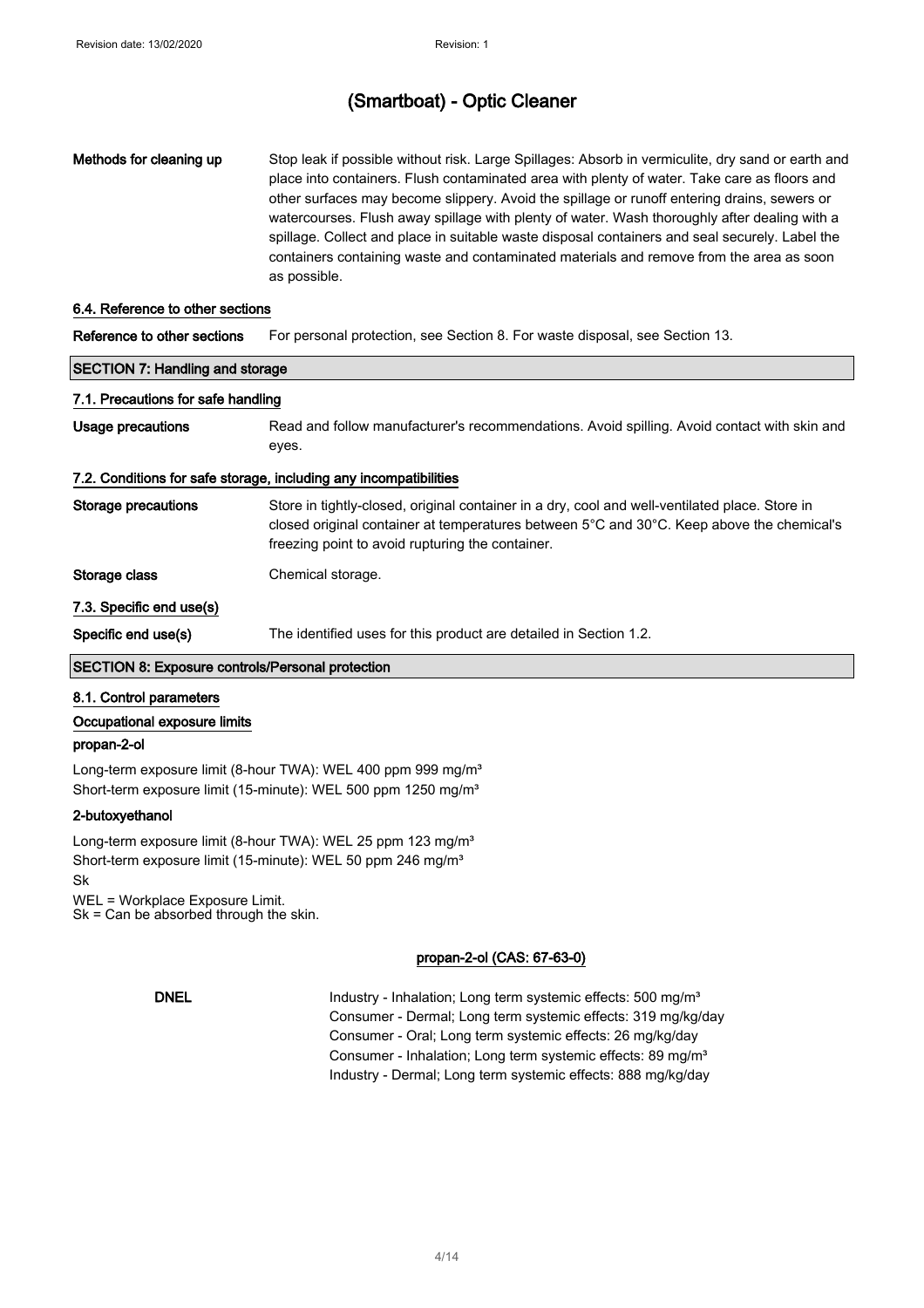| <b>PNEC</b>                         | - Fresh water; 140.9 mg/l<br>- marine water; 140.9 mg/l<br>- Intermittent release; 140.9 mg/l<br>- Sediment (Freshwater); 552 mg/kg<br>- Sediment (Marinewater); 552 mg/kg<br>- STP; 2251 mg/l<br>- Soil; 28 mg/kg                                                                                                                                                                                                                                                                                                                                                                                                                                                                                                                                                                                                                                                                                     |
|-------------------------------------|--------------------------------------------------------------------------------------------------------------------------------------------------------------------------------------------------------------------------------------------------------------------------------------------------------------------------------------------------------------------------------------------------------------------------------------------------------------------------------------------------------------------------------------------------------------------------------------------------------------------------------------------------------------------------------------------------------------------------------------------------------------------------------------------------------------------------------------------------------------------------------------------------------|
|                                     | 2-butoxyethanol (CAS: 111-76-2)                                                                                                                                                                                                                                                                                                                                                                                                                                                                                                                                                                                                                                                                                                                                                                                                                                                                        |
| <b>DNEL</b>                         | Industry - Dermal; Short term : 89 mg/kg/day<br>Industry - Inhalation; Short term : 246 mg/m <sup>3</sup><br>Industry - Dermal; Long term : 75 mg/kg/day<br>Industry - Inhalation; Long term : 98 mg/m <sup>3</sup><br>Consumer - Dermal; Short term : 44.5 mg/kg/day<br>Consumer - Inhalation; Short term : 123 mg/m <sup>3</sup><br>Consumer - Oral; Short term : 13.4 mg/kg/day<br>Consumer - Dermal; Long term : 38 mg/kg/day<br>Consumer - Inhalation; Long term : 49 mg/m <sup>3</sup>                                                                                                                                                                                                                                                                                                                                                                                                           |
| <b>PNEC</b>                         | - Fresh water; 8.8 mg/l<br>- marine water; 0.88 mg/l<br>- Sediment (Freshwater); 8.14 mg/kg<br>- Soil; 2.8 mg/kg<br>- STP; 463 mg/l                                                                                                                                                                                                                                                                                                                                                                                                                                                                                                                                                                                                                                                                                                                                                                    |
| 8.2. Exposure controls              |                                                                                                                                                                                                                                                                                                                                                                                                                                                                                                                                                                                                                                                                                                                                                                                                                                                                                                        |
| Protective equipment                |                                                                                                                                                                                                                                                                                                                                                                                                                                                                                                                                                                                                                                                                                                                                                                                                                                                                                                        |
| Appropriate engineering<br>controls | No specific ventilation requirements.                                                                                                                                                                                                                                                                                                                                                                                                                                                                                                                                                                                                                                                                                                                                                                                                                                                                  |
| Eye/face protection                 | Eyewear complying with an approved standard should be worn if a risk assessment indicates<br>eye contact is possible. The following protection should be worn: Chemical splash goggles.                                                                                                                                                                                                                                                                                                                                                                                                                                                                                                                                                                                                                                                                                                                |
| Hand protection                     | Chemical-resistant, impervious gloves complying with an approved standard should be worn if<br>a risk assessment indicates skin contact is possible. To protect hands from chemicals, gloves<br>should comply with European Standard EN374. It is recommended that gloves are made of<br>the following material: Rubber (natural, latex). Neoprene. Polyvinyl chloride (PVC). Polyvinyl<br>chloride (PVC). It should be noted that liquid may penetrate the gloves. Frequent changes are<br>recommended. The most suitable glove should be chosen in consultation with the glove<br>supplier/manufacturer, who can provide information about the breakthrough time of the glove<br>material. The breakthrough time for any glove material may be different for different glove<br>manufacturers. Use thin cotton gloves inside natural rubber gloves if there is an allergy risk to<br>natural rubber. |
| Other skin and body<br>protection   | Wear appropriate clothing to prevent repeated or prolonged skin contact. Provide eyewash<br>station.                                                                                                                                                                                                                                                                                                                                                                                                                                                                                                                                                                                                                                                                                                                                                                                                   |
| Hygiene measures                    | Provide eyewash station. Do not smoke in work area. Wash at the end of each work shift and<br>before eating, smoking and using the toilet. Wash promptly if skin becomes contaminated.<br>Promptly remove any clothing that becomes contaminated. Use appropriate skin cream to<br>prevent drying of skin. When using do not eat, drink or smoke.                                                                                                                                                                                                                                                                                                                                                                                                                                                                                                                                                      |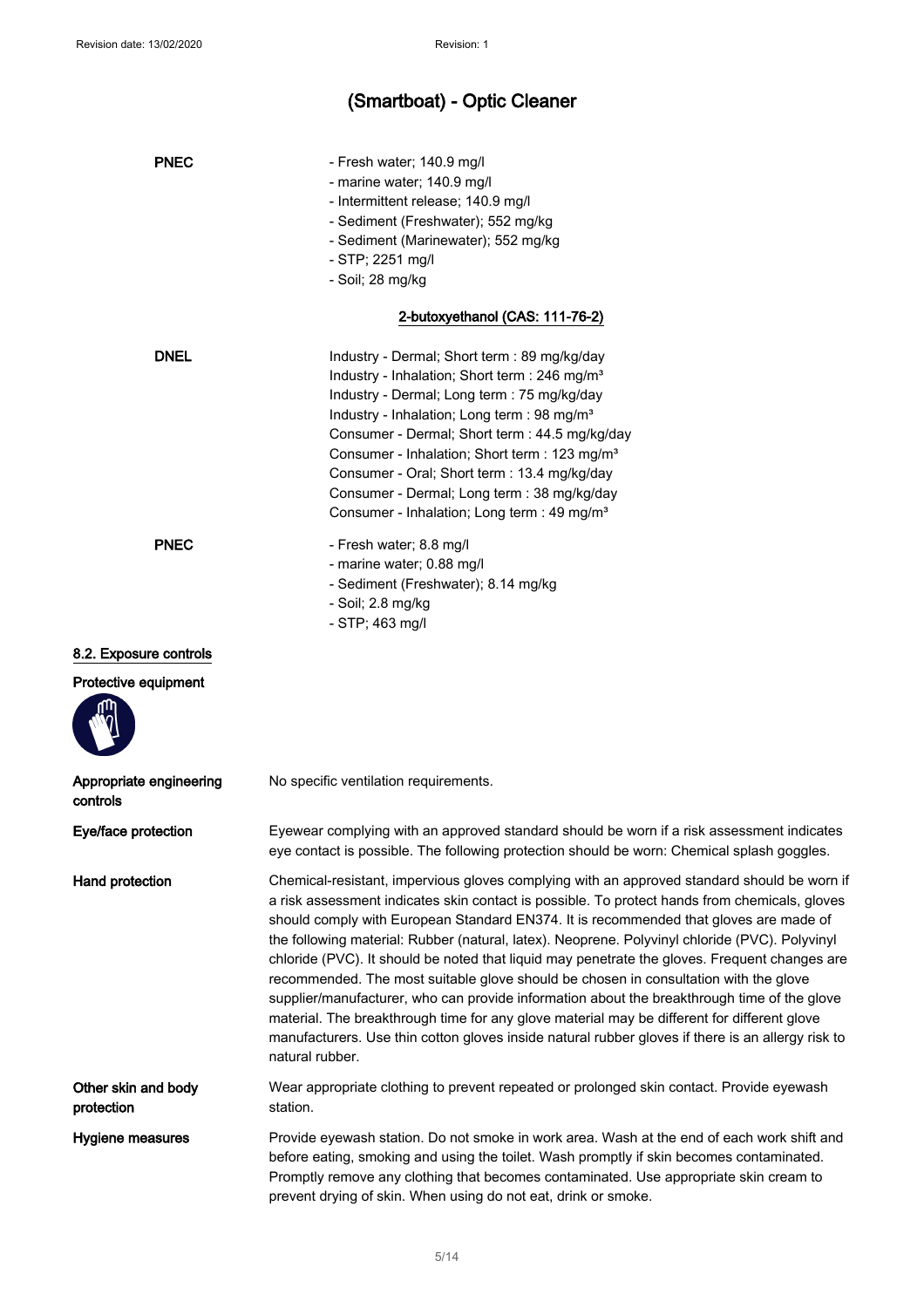Respiratory protection No specific recommendations. Respiratory protection must be used if the airborne contamination exceeds the recommended occupational exposure limit.

#### SECTION 9: Physical and chemical properties

| 9.1. Information on basic physical and chemical properties |                                                                                                                                                       |  |
|------------------------------------------------------------|-------------------------------------------------------------------------------------------------------------------------------------------------------|--|
| Appearance                                                 | Liquid.                                                                                                                                               |  |
| Colour                                                     | Green.                                                                                                                                                |  |
| Odour                                                      | Pleasant, agreeable.                                                                                                                                  |  |
| <b>Odour threshold</b>                                     | Not available. Not available.                                                                                                                         |  |
| pH                                                         | pH (concentrated solution): $\sim$ 7.7 pH (diluted solution): $\sim$ 6.0 @ 1%                                                                         |  |
| <b>Melting point</b>                                       | $\sim 0^{\circ}$ C                                                                                                                                    |  |
| Initial boiling point and range                            | ~ 100 @ °C @ 760 mm Hg                                                                                                                                |  |
| Flash point                                                | >99°C Does not flash. Not applicable.                                                                                                                 |  |
| <b>Evaporation rate</b>                                    | Not available.                                                                                                                                        |  |
| Upper/lower flammability or<br>explosive limits            | Not applicable.                                                                                                                                       |  |
| Vapour pressure                                            | Not applicable.                                                                                                                                       |  |
| Vapour density                                             | Not applicable.                                                                                                                                       |  |
| <b>Relative density</b>                                    | 0.984 @ $(20^{\circ}C)^{\circ}C$                                                                                                                      |  |
| Solubility(ies)                                            | Soluble in water.                                                                                                                                     |  |
| <b>Partition coefficient</b>                               | Not available.                                                                                                                                        |  |
| Auto-ignition temperature                                  | Not applicable.                                                                                                                                       |  |
| <b>Decomposition Temperature</b>                           | Not available.                                                                                                                                        |  |
| <b>Viscosity</b>                                           | $~1$ cSt @ 20°C                                                                                                                                       |  |
| <b>Oxidising properties</b>                                | Does not meet the criteria for classification as oxidising.                                                                                           |  |
| Comments                                                   | Information declared as "Not available" or "Not applicable" is not considered to be relevant to<br>the implementation of the proper control measures. |  |
| 9.2. Other information                                     |                                                                                                                                                       |  |
| Volatile organic compound                                  | This product contains a maximum VOC content of 153 g/litre.                                                                                           |  |
| <b>SECTION 10: Stability and reactivity</b>                |                                                                                                                                                       |  |
| 10.1. Reactivity                                           |                                                                                                                                                       |  |
| Reactivity                                                 | There are no known reactivity hazards associated with this product.                                                                                   |  |
| 10.2. Chemical stability                                   |                                                                                                                                                       |  |
| <b>Stability</b>                                           | No particular stability concerns. Stable at normal ambient temperatures and when used as<br>recommended.                                              |  |
| 10.3. Possibility of hazardous reactions                   |                                                                                                                                                       |  |
| Possibility of hazardous<br>reactions                      | Not relevant. Will not polymerise.                                                                                                                    |  |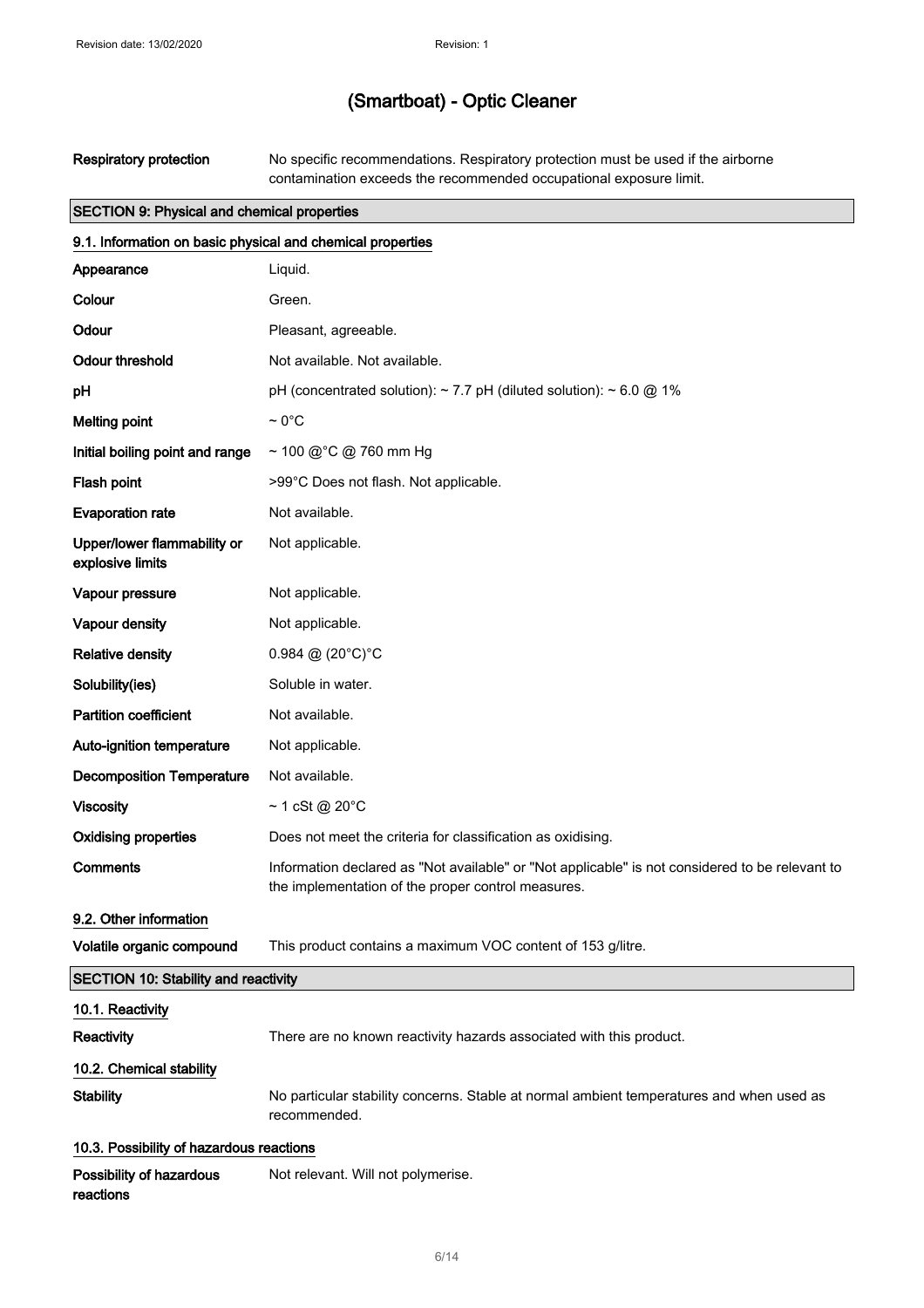#### 10.4. Conditions to avoid

Conditions to avoid **Avoid excessive heat for prolonged periods of time.** Avoid freezing.

#### 10.5. Incompatible materials

Materials to avoid No specific material or group of materials is likely to react with the product to produce a hazardous situation.

#### 10.6. Hazardous decomposition products

Hazardous decomposition products Fire creates: Carbon monoxide (CO). Carbon dioxide (CO2).

#### SECTION 11: Toxicological information

| 11.1. Information on toxicological effects                   |                                                                                                                                                                                                                                                                                                                                                    |  |
|--------------------------------------------------------------|----------------------------------------------------------------------------------------------------------------------------------------------------------------------------------------------------------------------------------------------------------------------------------------------------------------------------------------------------|--|
| Other health effects                                         | There is no evidence that the product can cause cancer.                                                                                                                                                                                                                                                                                            |  |
| Acute toxicity - oral                                        |                                                                                                                                                                                                                                                                                                                                                    |  |
| ATE oral (mg/kg)                                             | 23,214.29                                                                                                                                                                                                                                                                                                                                          |  |
| Acute toxicity - dermal<br>ATE dermal (mg/kg)                | 19,642.86                                                                                                                                                                                                                                                                                                                                          |  |
| Acute toxicity - inhalation<br>ATE inhalation (vapours mg/l) | 196.43                                                                                                                                                                                                                                                                                                                                             |  |
| Skin corrosion/irritation                                    |                                                                                                                                                                                                                                                                                                                                                    |  |
| Human skin model test                                        | Scientifically unjustified.                                                                                                                                                                                                                                                                                                                        |  |
| <b>Extreme pH</b>                                            | Moderate $pH$ ( $>$ 2 and $<$ 11.5).                                                                                                                                                                                                                                                                                                               |  |
| <b>General information</b>                                   | This product has low toxicity. Only large quantities are likely to have adverse effects on<br>human health.                                                                                                                                                                                                                                        |  |
| Inhalation                                                   | No specific health hazards known.                                                                                                                                                                                                                                                                                                                  |  |
| Ingestion                                                    | May cause discomfort if swallowed.                                                                                                                                                                                                                                                                                                                 |  |
| Skin contact                                                 | May cause defatting of the skin but is not an irritant.                                                                                                                                                                                                                                                                                            |  |
| Eye contact                                                  | Vapour or spray in the eyes may cause irritation and smarting.                                                                                                                                                                                                                                                                                     |  |
| Acute and chronic health<br>hazards                          | Because of the product's quantity and composition, the health hazard is regarded as low. No<br>specific long-term effects known. No specific acute or chronic health impact noted, but this<br>chemical may still have adverse impact on human health, either in general or on certain<br>individuals with pre-existing or latent health problems. |  |
| Route of exposure                                            | Ingestion.                                                                                                                                                                                                                                                                                                                                         |  |
| <b>Medical symptoms</b>                                      | No specific symptoms noted, but this chemical may still have adverse health impact, either in<br>general or on certain individuals.                                                                                                                                                                                                                |  |

#### Toxicological information on ingredients.

propan-2-ol

#### Acute toxicity - oral

Acute toxicity oral (LD<sub>50</sub> mg/kg) 5,840.0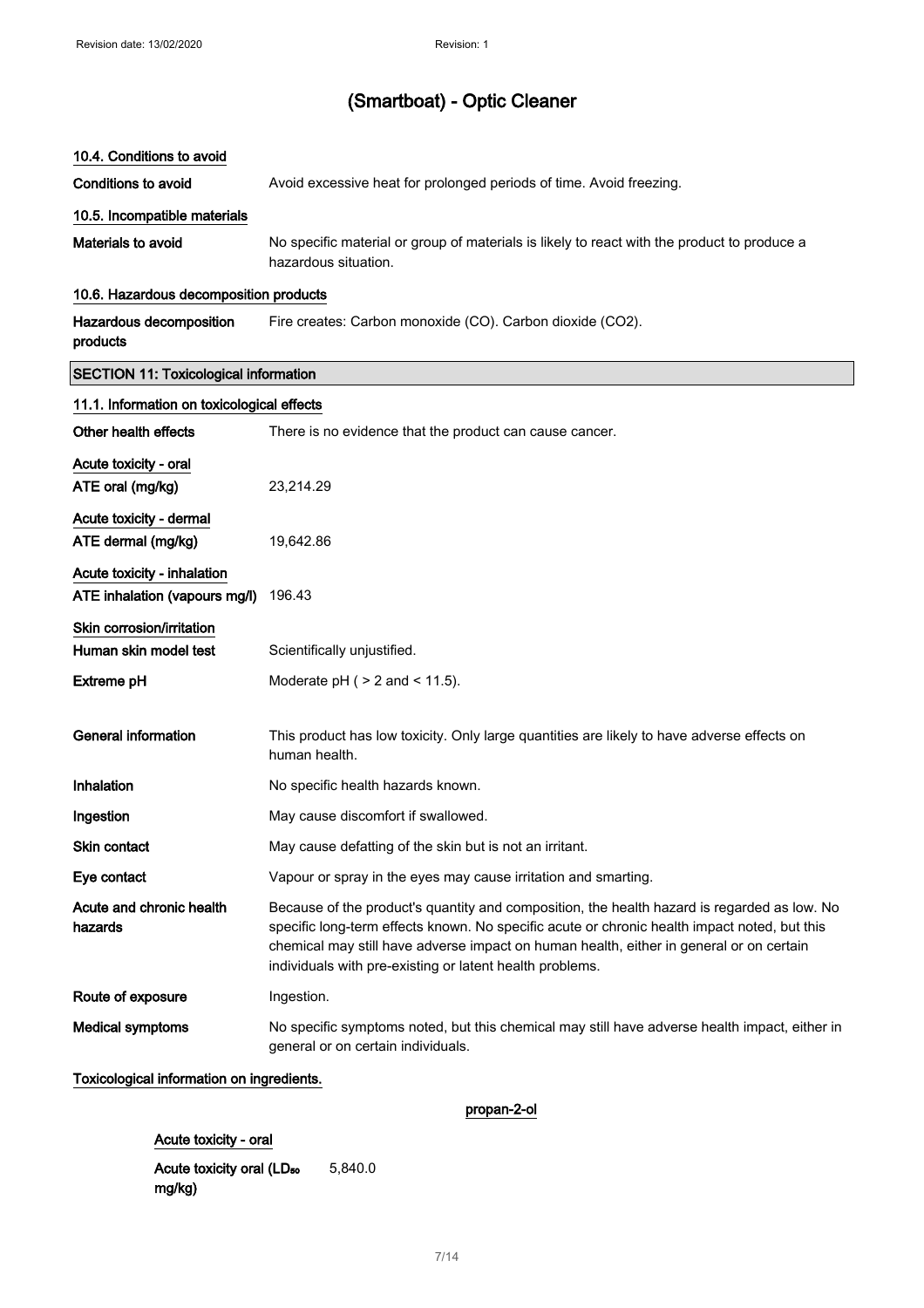$\mathcal{L}^{\mathcal{L}}$ 

## (Smartboat) - Optic Cleaner

| <b>Species</b>                                         | Rat                                                                                                                                                      |
|--------------------------------------------------------|----------------------------------------------------------------------------------------------------------------------------------------------------------|
| Notes (oral LD <sub>50</sub> )                         | Based on available data the classification criteria are not met.                                                                                         |
| Acute toxicity - dermal                                |                                                                                                                                                          |
| Acute toxicity dermal (LD <sub>50</sub> 16.4<br>mg/kg) |                                                                                                                                                          |
| <b>Species</b>                                         | Rabbit                                                                                                                                                   |
| Notes (dermal LD <sub>50</sub> )                       | Based on available data the classification criteria are not met.                                                                                         |
| Acute toxicity - inhalation                            |                                                                                                                                                          |
| Notes (inhalation LC <sub>50</sub> )                   | Based on available data the classification criteria are not met.                                                                                         |
| Skin corrosion/irritation                              |                                                                                                                                                          |
| Animal data                                            | Based on available data the classification criteria are not met.                                                                                         |
| Serious eye damage/irritation                          |                                                                                                                                                          |
| Serious eye<br>damage/irritation                       | Causes serious eye irritation.                                                                                                                           |
| <b>Respiratory sensitisation</b>                       |                                                                                                                                                          |
| <b>Respiratory sensitisation</b>                       | Based on available data the classification criteria are not met.                                                                                         |
| Skin sensitisation                                     |                                                                                                                                                          |
| <b>Skin sensitisation</b>                              | Based on available data the classification criteria are not met.                                                                                         |
| Germ cell mutagenicity                                 |                                                                                                                                                          |
| Genotoxicity - in vitro                                | Based on available data the classification criteria are not met.                                                                                         |
| Carcinogenicity                                        |                                                                                                                                                          |
| Carcinogenicity                                        | Based on available data the classification criteria are not met.                                                                                         |
| <b>IARC</b> carcinogenicity                            | IARC Group 3 Not classifiable as to its carcinogenicity to humans.                                                                                       |
| Reproductive toxicity                                  |                                                                                                                                                          |
| Reproductive toxicity -<br>fertility                   | Based on available data the classification criteria are not met.                                                                                         |
| Reproductive toxicity -<br>development                 | Based on available data the classification criteria are not met.                                                                                         |
| Specific target organ toxicity - single exposure       |                                                                                                                                                          |
| STOT - single exposure                                 | STOT SE 3 - H336 May cause drowsiness or dizziness.                                                                                                      |
| <b>Target organs</b>                                   | Central nervous system                                                                                                                                   |
| Specific target organ toxicity - repeated exposure     |                                                                                                                                                          |
|                                                        | STOT - repeated exposure Not classified as a specific target organ toxicant after repeated exposure.                                                     |
| <b>Aspiration hazard</b>                               |                                                                                                                                                          |
| Aspiration hazard                                      | Based on available data the classification criteria are not met. Entry into the lungs<br>following ingestion or vomiting may cause chemical pneumonitis. |
|                                                        |                                                                                                                                                          |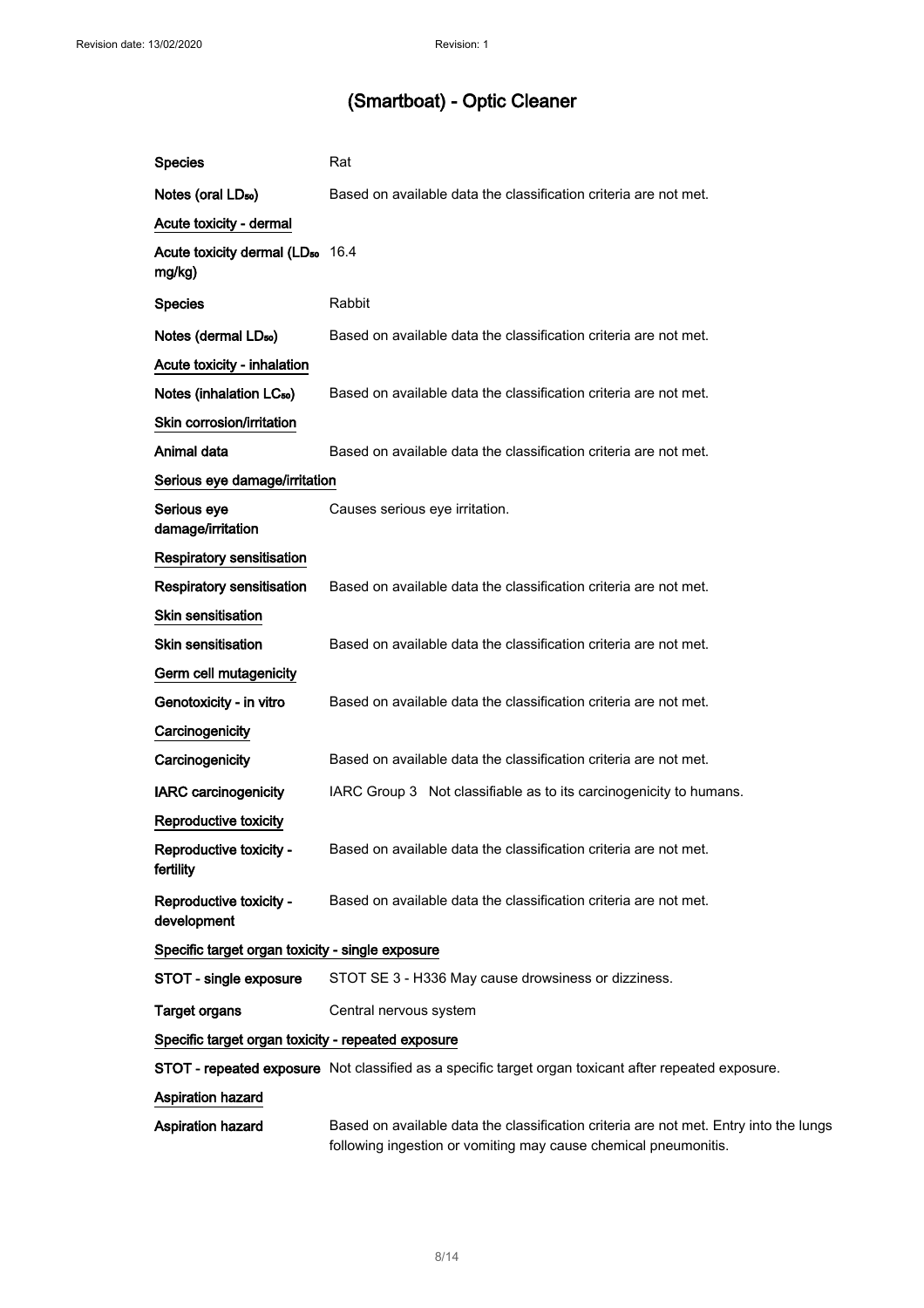| <b>General information</b>                                | The severity of the symptoms described will vary dependent on the concentration<br>and the length of exposure.                                                                                                                               |
|-----------------------------------------------------------|----------------------------------------------------------------------------------------------------------------------------------------------------------------------------------------------------------------------------------------------|
| Inhalation                                                | A single exposure may cause the following adverse effects: Headache. Nausea,<br>vomiting. Central nervous system depression. Drowsiness, dizziness,<br>disorientation, vertigo. Narcotic effect.                                             |
| Ingestion                                                 | A single exposure may cause the following adverse effects: Confusion, agitation<br>and/or excitation. Symptoms following overexposure may include the following: May<br>cause nausea, headache, dizziness and intoxication. Unconsciousness. |
| Skin contact                                              | A single exposure may cause the following adverse effects: Temporary irritation.<br>Prolonged contact may cause dryness of the skin.                                                                                                         |
| Eye contact                                               | Irritating to eyes.                                                                                                                                                                                                                          |
| Route of exposure                                         | Ingestion Inhalation Skin and/or eye contact                                                                                                                                                                                                 |
| <b>Target organs</b>                                      | Central nervous system                                                                                                                                                                                                                       |
|                                                           | 2-butoxyethanol                                                                                                                                                                                                                              |
| Acute toxicity - oral                                     |                                                                                                                                                                                                                                              |
| Acute toxicity oral (LD <sub>50</sub><br>mg/kg)           | 1,300.0                                                                                                                                                                                                                                      |
| <b>Species</b>                                            | Rat                                                                                                                                                                                                                                          |
| ATE oral (mg/kg)                                          | 1,300.0                                                                                                                                                                                                                                      |
| Acute toxicity - dermal                                   |                                                                                                                                                                                                                                              |
| Acute toxicity dermal (LD <sub>50</sub> 2,270.0<br>mg/kg) |                                                                                                                                                                                                                                              |
| <b>Species</b>                                            | Rat                                                                                                                                                                                                                                          |
| ATE dermal (mg/kg)                                        | 1,100.0                                                                                                                                                                                                                                      |
| Acute toxicity - inhalation                               |                                                                                                                                                                                                                                              |
| ATE inhalation (vapours<br>mg/l)                          | 11.0                                                                                                                                                                                                                                         |
| Skin sensitisation                                        |                                                                                                                                                                                                                                              |
| Skin sensitisation                                        | Guinea pig maximization test (GPMT) - Guinea pig: Not sensitising.                                                                                                                                                                           |
| Germ cell mutagenicity                                    |                                                                                                                                                                                                                                              |
| Genotoxicity - in vitro                                   | Gene mutation:: Negative. This substance has no evidence of mutagenic<br>properties.                                                                                                                                                         |
| Carcinogenicity                                           |                                                                                                                                                                                                                                              |
| <b>IARC</b> carcinogenicity                               | IARC Group 3 Not classifiable as to its carcinogenicity to humans.                                                                                                                                                                           |
| Reproductive toxicity                                     |                                                                                                                                                                                                                                              |
| Reproductive toxicity -<br>fertility                      | Fertility: - NOAEL 720 mg/kg,, Mouse                                                                                                                                                                                                         |
| Reproductive toxicity -<br>development                    | Developmental toxicity: - NOAEL: 100 mg/kg,, Rat                                                                                                                                                                                             |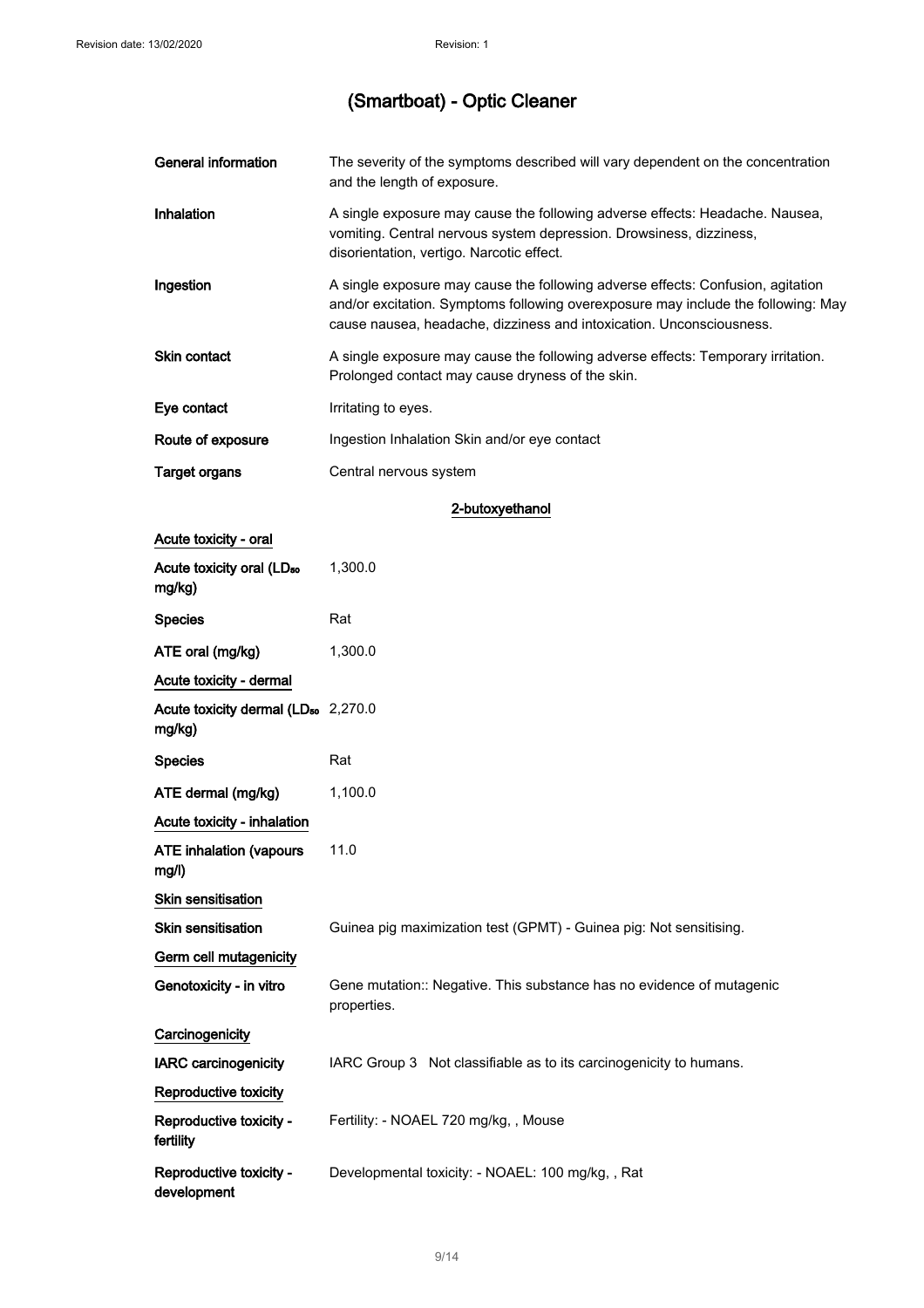#### SECTION 12: Ecological information

Ecotoxicity Not regarded as dangerous for the environment. The product components are not classified as environmentally hazardous. However, large or frequent spills may have hazardous effects on the environment. The product is not expected to be hazardous to wastewater treatment processes. The product does not contain organically bound halogen. The product does not contain organic complexing agents with a DOC level of degradation of < 80% after 28 days.

#### Ecological information on ingredients.

|                                           | propan-2-ol                                                                                                                        |
|-------------------------------------------|------------------------------------------------------------------------------------------------------------------------------------|
| Ecotoxicity                               | Not regarded as dangerous for the environment. However, large or frequent spills<br>may have hazardous effects on the environment. |
| 12.1. Toxicity                            |                                                                                                                                    |
| Acute aquatic toxicity                    |                                                                                                                                    |
| Acute toxicity - fish                     | Not determined.                                                                                                                    |
| Acute toxicity - aquatic<br>invertebrates | Not determined.                                                                                                                    |
| Acute toxicity - aquatic plants           | Not determined.                                                                                                                    |
| Acute toxicity -<br>microorganisms        | Not determined.                                                                                                                    |
| Acute toxicity - terrestrial              | Not determined.                                                                                                                    |

Ecological information on ingredients.

#### propan-2-ol

| Toxicity                                  | Based on available data the classification criteria are not met.        |  |  |
|-------------------------------------------|-------------------------------------------------------------------------|--|--|
| Acute aquatic toxicity                    |                                                                         |  |  |
| Acute toxicity - fish                     | LC50, 96 hours: $\sim$ 9640 mg/l, Pimephales promelas (Fat-head Minnow) |  |  |
| Acute toxicity - aquatic<br>invertebrates | $EC_{50}$ , $\geq$ : $>$ 1000 mg/l, Daphnia magna                       |  |  |
| Acute toxicity - aquatic<br>plants        | $EC_{50}$ , 72 hours: $> 1000$ mg/l, Scenedesmus subspicatus            |  |  |
| Acute toxicity -<br>microorganisms        | $EC_{50}$ , $\ge$ > 1000 mg/l, Activated sludge                         |  |  |
|                                           | 2-butoxyethanol                                                         |  |  |
| Acute aquatic toxicity                    |                                                                         |  |  |
| Acute toxicity - fish                     | LC50, 96 hours: > 100 mg/l, Lepomis macrochirus (Bluegill)              |  |  |
| Acute toxicity - aquatic<br>invertebrates | EC <sub>50</sub> , 48 hours: 1550 mg/l, Daphnia magna                   |  |  |
| Acute toxicity - aquatic<br>plants        | $EC_{50}$ , >: > 100 mg/l,                                              |  |  |

Acute toxicity microorganisms  $EC_{50}$ , >: > 1000 mg/l,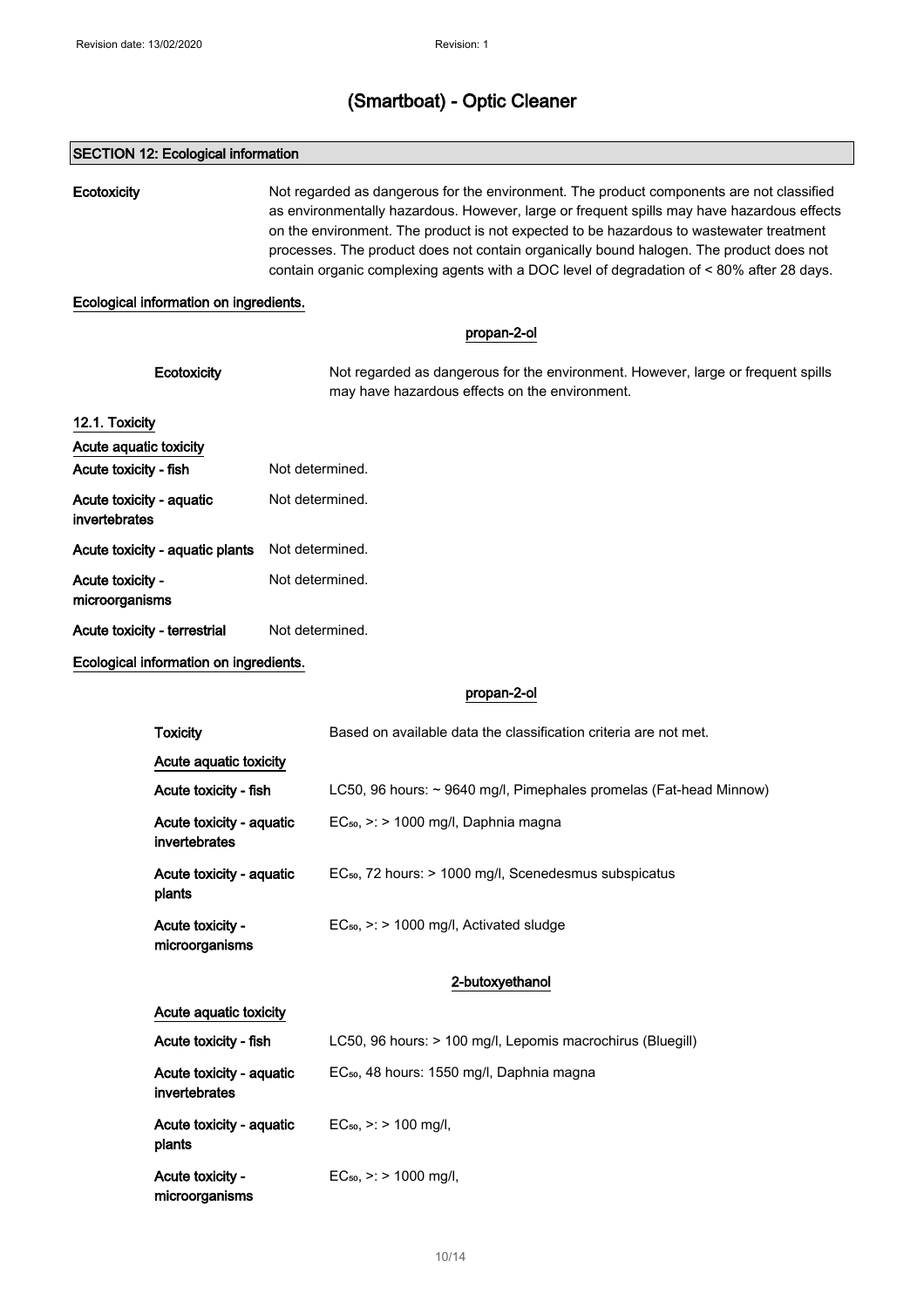#### Chronic aquatic toxicity

**Chronic toxicity - fish early** NOEC, 21 days: > 100 mg/l, life stage Chronic toxicity - aquatic invertebrates NOEC, 21 days: 100 mg/l, Daphnia magna

#### 12.2. Persistence and degradability

Persistence and degradability The surfactant(s) contained in this product complies(comply) with the biodegradability criteria as laid down in Regulation (EC) No. 648/2004 on detergents. Data to support this assertion are held at the disposal of the competent authorities of the Member States and will be made available to them at their direct request, or at the request of a detergent manufacturer. The product is biodegradable but it must not be discharged into drains without permission from the authorities.

#### Ecological information on ingredients.

propan-2-ol

| Persistence and<br>degradability                                                                                | The product is readily biodegradable. |  |  |  |  |  |
|-----------------------------------------------------------------------------------------------------------------|---------------------------------------|--|--|--|--|--|
| Biodegradation                                                                                                  | Degradation (%)<br>- 95: 21 days      |  |  |  |  |  |
| Biological oxygen demand $\sim$ 1171 g O <sub>2</sub> /g substance                                              |                                       |  |  |  |  |  |
| <b>Chemical oxygen demand</b> $\sim$ 2294 g O <sub>2</sub> /g substance                                         |                                       |  |  |  |  |  |
|                                                                                                                 | 2-butoxyethanol                       |  |  |  |  |  |
| Persistence and<br>degradability                                                                                | The product is biodegradable.         |  |  |  |  |  |
| Biodegradation                                                                                                  | Water - Degradation (%) 90.4: 28 days |  |  |  |  |  |
| 12.3. Bioaccumulative potential                                                                                 |                                       |  |  |  |  |  |
| <b>Bioaccumulative potential</b><br>The product does not contain any substances expected to be bioaccumulating. |                                       |  |  |  |  |  |
| <b>Partition coefficient</b><br>Not available.                                                                  |                                       |  |  |  |  |  |
| Ecological information on ingredients.                                                                          |                                       |  |  |  |  |  |
|                                                                                                                 | propan-2-ol                           |  |  |  |  |  |
| <b>Bioaccumulative potential</b>                                                                                | No data available on bioaccumulation. |  |  |  |  |  |
| <b>Partition coefficient</b>                                                                                    | log Pow: 0.05                         |  |  |  |  |  |
|                                                                                                                 | 2-butoxyethanol                       |  |  |  |  |  |
| <b>Bioaccumulative potential</b>                                                                                | The product is not bioaccumulating.   |  |  |  |  |  |
| <b>Partition coefficient</b>                                                                                    | : 0.81                                |  |  |  |  |  |

#### 12.4. Mobility in soil

Mobility **Mobility** The product is soluble in water.

Ecological information on ingredients.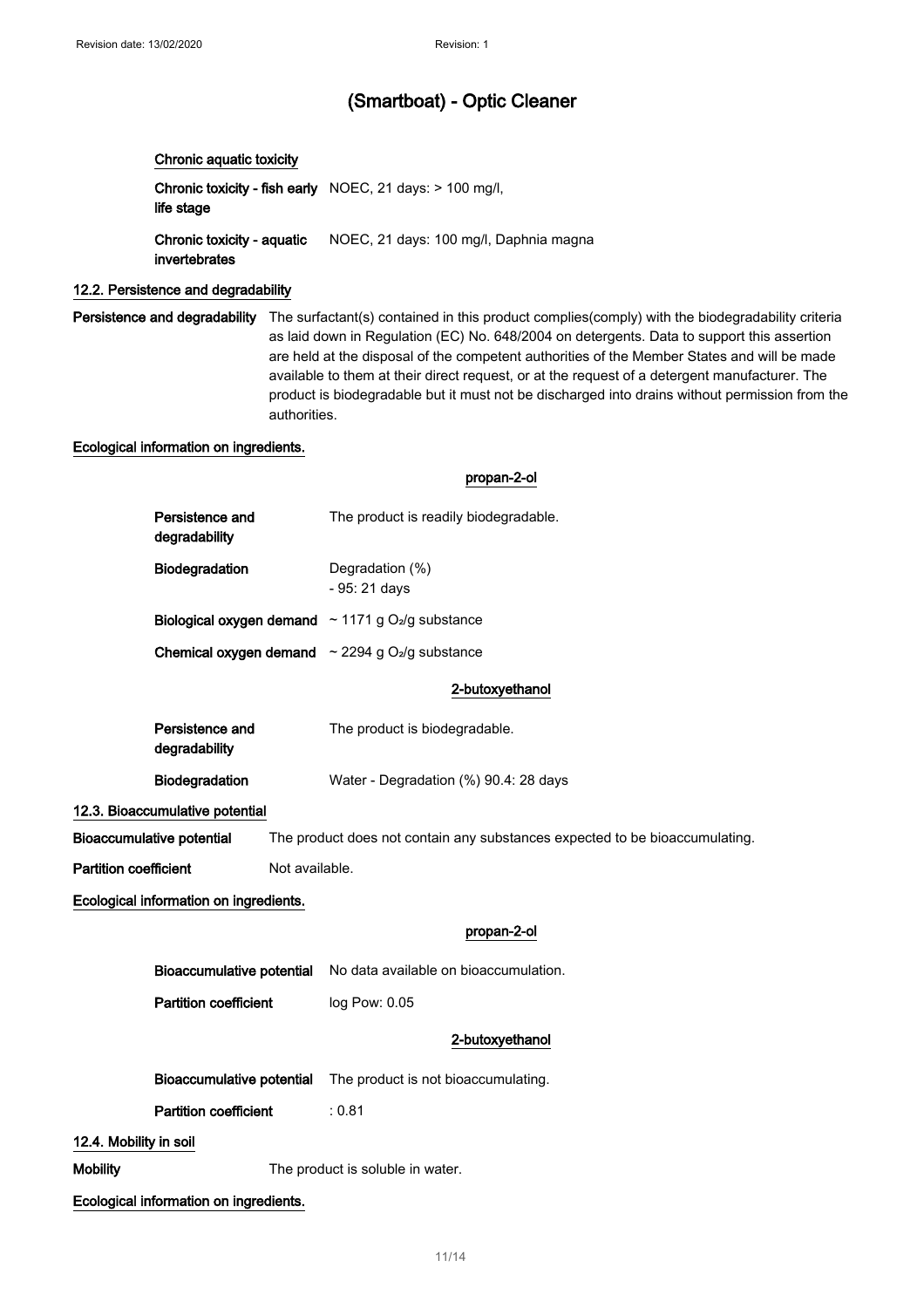#### propan-2-ol

|                                                                                                                  | <b>Mobility</b>                          |                                                                                                                                                                                        | The product is water-soluble and may spread in water systems. Volatile liquid. The<br>product contains organic solvents which will evaporate easily from all surfaces. |  |
|------------------------------------------------------------------------------------------------------------------|------------------------------------------|----------------------------------------------------------------------------------------------------------------------------------------------------------------------------------------|------------------------------------------------------------------------------------------------------------------------------------------------------------------------|--|
|                                                                                                                  | Adsorption/desorption<br>coefficient     |                                                                                                                                                                                        | Water - Koc: $\sim$ 1.1 @ °C                                                                                                                                           |  |
|                                                                                                                  | Henry's law constant                     |                                                                                                                                                                                        | 0.00000338 atm m3/mol @ 25°C                                                                                                                                           |  |
|                                                                                                                  |                                          |                                                                                                                                                                                        | 2-butoxyethanol                                                                                                                                                        |  |
|                                                                                                                  | <b>Mobility</b>                          |                                                                                                                                                                                        | The product contains volatile organic compounds (VOCs) which will evaporate<br>easily from all surfaces.                                                               |  |
|                                                                                                                  | Adsorption/desorption<br>coefficient     |                                                                                                                                                                                        | Water - Koc: $\sim$ 67 @ °C                                                                                                                                            |  |
|                                                                                                                  | Henry's law constant                     |                                                                                                                                                                                        | 0.000016 atm m3/mol @ °C                                                                                                                                               |  |
|                                                                                                                  | Surface tension                          |                                                                                                                                                                                        | 65 mN/m @ °C                                                                                                                                                           |  |
|                                                                                                                  | 12.5. Results of PBT and vPvB assessment |                                                                                                                                                                                        |                                                                                                                                                                        |  |
| Results of PBT and vPvB<br>This product does not contain any substances classified as PBT or vPvB.<br>assessment |                                          |                                                                                                                                                                                        |                                                                                                                                                                        |  |
|                                                                                                                  | Ecological information on ingredients.   |                                                                                                                                                                                        |                                                                                                                                                                        |  |
|                                                                                                                  |                                          |                                                                                                                                                                                        | propan-2-ol                                                                                                                                                            |  |
|                                                                                                                  | Results of PBT and vPvB<br>assessment    |                                                                                                                                                                                        | This substance is not classified as PBT or vPvB according to current EU criteria.                                                                                      |  |
|                                                                                                                  |                                          |                                                                                                                                                                                        | 2-butoxyethanol                                                                                                                                                        |  |
|                                                                                                                  | Results of PBT and vPvB<br>assessment    |                                                                                                                                                                                        | This substance is not classified as PBT or vPvB according to current EU criteria.                                                                                      |  |
|                                                                                                                  | 12.6. Other adverse effects              |                                                                                                                                                                                        |                                                                                                                                                                        |  |
|                                                                                                                  | Other adverse effects<br>Not applicable. |                                                                                                                                                                                        |                                                                                                                                                                        |  |
| Ecological information on ingredients.                                                                           |                                          |                                                                                                                                                                                        |                                                                                                                                                                        |  |
|                                                                                                                  |                                          |                                                                                                                                                                                        | propan-2-ol                                                                                                                                                            |  |
|                                                                                                                  | Other adverse effects                    |                                                                                                                                                                                        | None known.                                                                                                                                                            |  |
| <b>SECTION 13: Disposal considerations</b>                                                                       |                                          |                                                                                                                                                                                        |                                                                                                                                                                        |  |
| 13.1. Waste treatment methods                                                                                    |                                          |                                                                                                                                                                                        |                                                                                                                                                                        |  |
| <b>General information</b>                                                                                       |                                          | The packaging must be empty (drop-free when inverted).                                                                                                                                 |                                                                                                                                                                        |  |
| <b>Disposal methods</b>                                                                                          |                                          | Dispose of waste to licensed waste disposal site in accordance with the requirements of the<br>local Waste Disposal Authority. Packaging: Reuse or recycle products wherever possible. |                                                                                                                                                                        |  |
| <b>SECTION 14: Transport information</b>                                                                         |                                          |                                                                                                                                                                                        |                                                                                                                                                                        |  |
| General                                                                                                          |                                          | The product is not covered by international regulations on the transport of dangerous goods                                                                                            |                                                                                                                                                                        |  |

(IMDG, IATA, ADR/RID).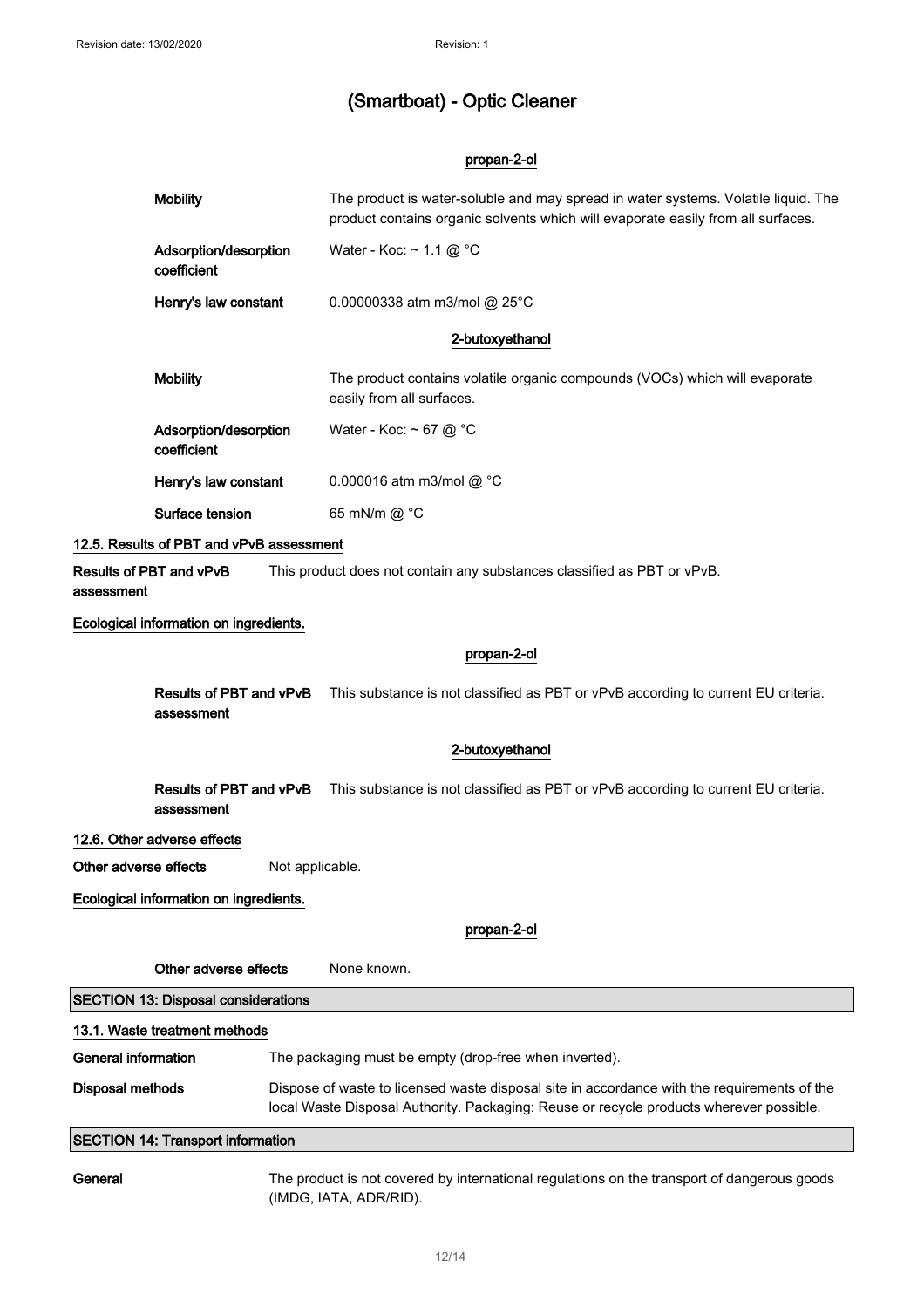#### 14.1. UN number

Not applicable.

## 14.2. UN proper shipping name

Not applicable.

#### 14.3. Transport hazard class(es)

Not applicable.

#### Transport labels

No transport warning sign required.

#### 14.4. Packing group

Not applicable.

#### 14.5. Environmental hazards

Environmentally hazardous substance/marine pollutant No.

#### 14.6. Special precautions for user

Not applicable.

#### 14.7. Transport in bulk according to Annex II of MARPOL and the IBC Code

#### Transport in bulk according to Not applicable. Annex II of MARPOL 73/78 and the IBC Code

#### SECTION 15: Regulatory information

#### 15.1. Safety, health and environmental regulations/legislation specific for the substance or mixture

EU legislation Regulation (EC) No 1907/2006 of the European Parliament and of the Council of 18 December 2006 concerning the Registration, Evaluation, Authorisation and Restriction of Chemicals (REACH) (as amended). Regulation (EC) No 1272/2008 of the European Parliament and of the Council of 16 December 2008 on classification, labelling and packaging of substances and mixtures (as amended).

#### 15.2. Chemical safety assessment

No chemical safety assessment has been carried out.

#### SECTION 16: Other information

| General information      | This product has been manufactured under ISO 9001 and ISO 14001 Quality and<br>Environmental Management Systems. Only trained personnel should use this material.                                           |
|--------------------------|-------------------------------------------------------------------------------------------------------------------------------------------------------------------------------------------------------------|
| <b>Revision comments</b> | NOTE: Lines within the margin indicate significant changes from the previous revision.                                                                                                                      |
| <b>Issued by</b>         | Prepared by Autosmart International Ltd, Lynn Lane, Shenstone, Lichfield, Staffordshire,<br>WS14 0DH. Great Britain.<br>www.autosmartinternational.com<br>rbutler@autosmart.co.uk<br>Tel +44 (0)1543 481616 |
| <b>Revision date</b>     | 13/02/2020                                                                                                                                                                                                  |
| <b>Revision</b>          |                                                                                                                                                                                                             |